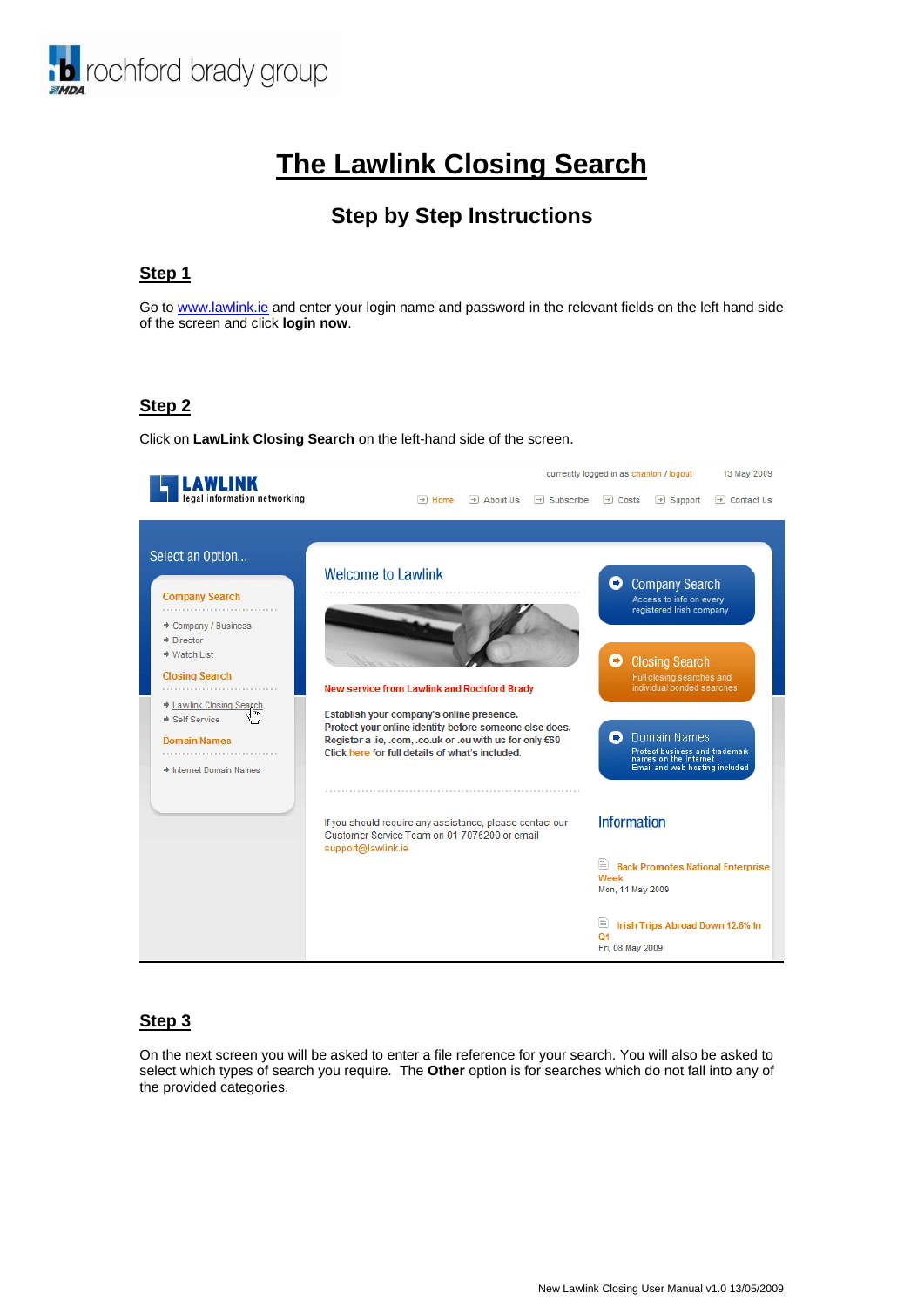

| AWLINK                                                                                                                                                                                           |                                                                                                                                                                                                                                                                                                                                                                                                                                                                                                                         |                    |                                                               |                                                                      | currently logged in as chanlon / logout |                       | 13 May 2009       |
|--------------------------------------------------------------------------------------------------------------------------------------------------------------------------------------------------|-------------------------------------------------------------------------------------------------------------------------------------------------------------------------------------------------------------------------------------------------------------------------------------------------------------------------------------------------------------------------------------------------------------------------------------------------------------------------------------------------------------------------|--------------------|---------------------------------------------------------------|----------------------------------------------------------------------|-----------------------------------------|-----------------------|-------------------|
| legal information networking                                                                                                                                                                     |                                                                                                                                                                                                                                                                                                                                                                                                                                                                                                                         | $\rightarrow$ Home | $\rightarrow$ About Us                                        | $\rightarrow$ Subscribe                                              | $\rightarrow$ Costs                     | $\rightarrow$ Support | $\Box$ Contact Us |
|                                                                                                                                                                                                  |                                                                                                                                                                                                                                                                                                                                                                                                                                                                                                                         |                    |                                                               |                                                                      |                                         |                       |                   |
| Select an Option<br><b>Company Search</b><br>◆ Company / Business<br>$\div$ Director<br>→ Watch List<br><b>Closing Search</b><br>+ Lawlink Closing Search<br>Self Service<br><b>Domain Names</b> | <b>Closing Search</b><br>STEP 01<br>Enter your file reference in the box provided.<br>Note: Characters such as "/ \ - ." will not appear on your monthly invoice but will appear on your fee note.<br>STEP 02<br>Tick the boxes below for each search required.                                                                                                                                                                                                                                                         |                    | your invoice and your fee note.<br>Tell us about your search. | Please enter your file reference here. This reference will appear on |                                         |                       |                   |
| + Internet Domain Names                                                                                                                                                                          | CRO                                                                                                                                                                                                                                                                                                                                                                                                                                                                                                                     |                    |                                                               |                                                                      | Registry of Deeds*                      |                       | П                 |
|                                                                                                                                                                                                  |                                                                                                                                                                                                                                                                                                                                                                                                                                                                                                                         |                    |                                                               |                                                                      |                                         |                       |                   |
|                                                                                                                                                                                                  | Judgment & Bankruptcy                                                                                                                                                                                                                                                                                                                                                                                                                                                                                                   |                    |                                                               | Planning*                                                            |                                         |                       |                   |
|                                                                                                                                                                                                  | <b>Land Registry Folio</b>                                                                                                                                                                                                                                                                                                                                                                                                                                                                                              |                    | □                                                             | Winding Up*                                                          |                                         |                       | □                 |
|                                                                                                                                                                                                  | Sheriff*                                                                                                                                                                                                                                                                                                                                                                                                                                                                                                                |                    |                                                               | Other*                                                               |                                         |                       | П                 |
|                                                                                                                                                                                                  | Important<br>Please note that the LawLink Closing search is a package and once submitted will be<br>subject to a standard package price and any additional costs due. For individual<br>searches please use the Self Service option on the left hand menu, or email your<br>search to requisitions@rochfordbrady.ie<br>*Please note that offline searches will usually be returned within four hours.<br>Press next to continue with your search. Please note that offline services will be confirmed on your fee note. |                    |                                                               |                                                                      | <b>Next</b>                             | ╣┡╖                   |                   |
| $\bigcirc$                                                                                                                                                                                       |                                                                                                                                                                                                                                                                                                                                                                                                                                                                                                                         |                    |                                                               |                                                                      |                                         |                       |                   |

CRO, Judgment, Bankruptcy and Land Registry folio searches will be returned instantly once the search has been submitted. For any offline searches (Sheriff, Registry of Deeds, Planning, or Winding up), you will be asked to provide a reasonable required by time and date and all efforts will be made to return the results on time. Please find details of costs and standard turnaround times at the end of this manual.

You are required to choose a preferred delivery method for the offline results. These can be returned by fax or email.

Once all required fields have been completed, click on the **Next** button to begin entering the search details.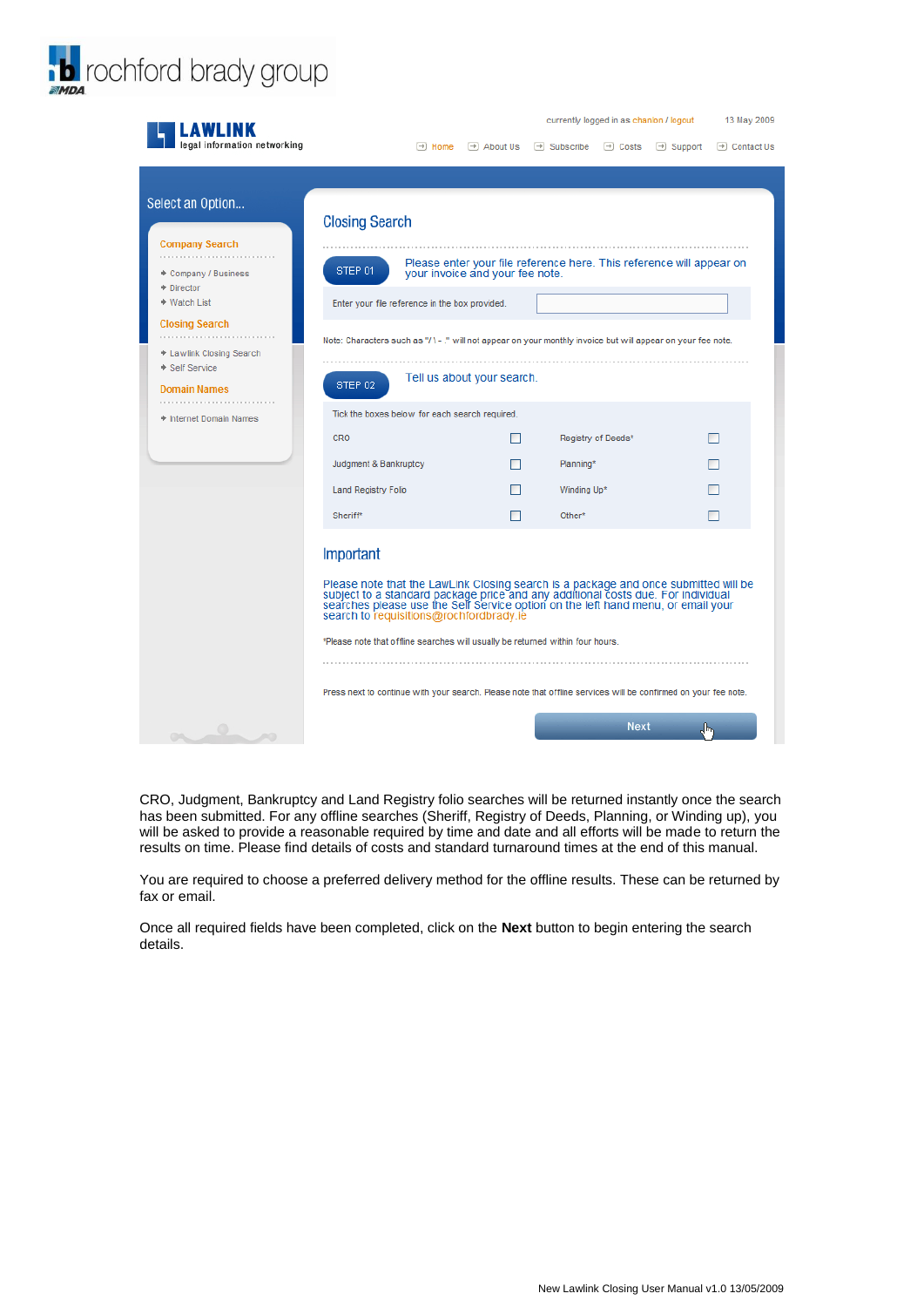

| When do you require your results?<br>STEP 03                      |                                                                                                                                                                                                                    |
|-------------------------------------------------------------------|--------------------------------------------------------------------------------------------------------------------------------------------------------------------------------------------------------------------|
| that offline searches will usually be returned within four hours. | Please tell us when, and how, you would like the results of your offline searches to be delivered to you.<br>Offline searches are registry of deeds, planning, sheriff, winding up and other searches. Please note |
| Date and Time required by:<br>(dd/mm/yyyy   hour/minute)          |                                                                                                                                                                                                                    |
| Deliver by:                                                       | Fax $\odot$ Email $\odot$                                                                                                                                                                                          |
| To:                                                               | $cc: \Box$                                                                                                                                                                                                         |
|                                                                   |                                                                                                                                                                                                                    |
|                                                                   | Press next to continue with your search. Please note that offline services will be confirmed on your fee note.                                                                                                     |
|                                                                   | <b>Next</b><br>त्राफ                                                                                                                                                                                               |

#### **Step 4**

Clicking on **Next** will bring you to the search page. All your searches are to be entered at this stage.

**ONLINE SEARCHES** – *these results will be available for download from the website in pdf format within a few seconds of clicking on submit*.

**Company search** – You can search by Company Name or Company Number. Once you have found the company required, click on the name to add to the confirmed searches box (found at the bottom of the same screen). You can also request Judgment and Winding up searches against the selected company, by ticking the relevant box before selecting the company. Repeat for as many company searches as are required.

| <b>Closing Search</b>                         |                                                                                                                                                                      |      |
|-----------------------------------------------|----------------------------------------------------------------------------------------------------------------------------------------------------------------------|------|
| for as many companies as you require.         | Company Search: Enter a company number or name and press "Find" to view your matches. Search                                                                         |      |
| Name:                                         | Number:                                                                                                                                                              | Find |
| Add selected companies to the Judgment search |                                                                                                                                                                      |      |
|                                               | $\vee$ Add selected companies to the Winding Up search                                                                                                               |      |
|                                               | Select a company by clicking on it. You may select as many companies as you require. Your<br>companies will be added to the "Your confirmed searches" section below. |      |
|                                               | 194484: ROCHFORD BRADY ONLINE SERVICES LIMITED<br>206927: ROCHFORD BRADY LEGAL SERVICITS LIMITED                                                                     |      |

**Judgment and Bankruptcy searches** – Choose between "Personal" to search for individuals for both Judgments and Bankruptcies, or "Company" to search for companies on the Judgments database. Enter the names required. Click on "add" after each name has been typed. These will be added to the confirmed searches box. Please note that any variations on names must be entered as separate searches, for instance, Joe Bloggs and Joseph Bloggs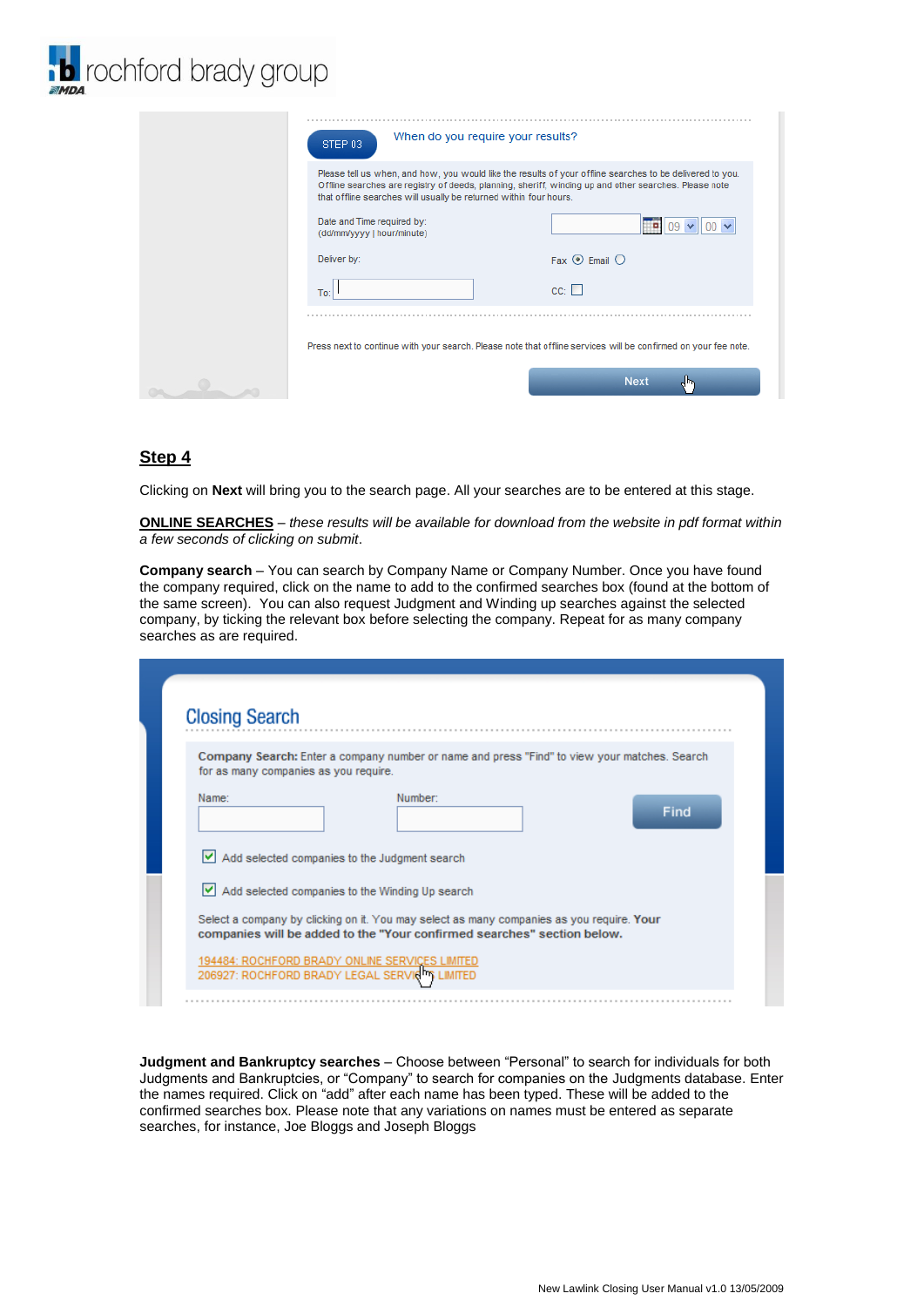| Judgment & Bankruptcy: Enter a name to search for. Press the "Add name" button. Repeat this step<br>for any other names you wish to search for. Your judgment/bankruptcy search will be added to the<br>"Your confirmed searches" section below. |                                   |                                                                                                   |  |  |
|--------------------------------------------------------------------------------------------------------------------------------------------------------------------------------------------------------------------------------------------------|-----------------------------------|---------------------------------------------------------------------------------------------------|--|--|
|                                                                                                                                                                                                                                                  | Search type: Personal © Company O |                                                                                                   |  |  |
| Surname                                                                                                                                                                                                                                          | <b>Bloggs</b>                     |                                                                                                   |  |  |
| <b>First Name</b>                                                                                                                                                                                                                                | $\log$                            | Add                                                                                               |  |  |
|                                                                                                                                                                                                                                                  |                                   | NOTE: Please enter any variations on names as separate searches. The automated search system will |  |  |

b rochford brady group

**Land Registry** – Enter the folio details. Click on "add" after each folio number. These will be added to the confirmed searches box. **Folio details should be entered in the following format – County initials directly followed by the number e.g. DN1234F**.

Any searches for Land Registry searches outside of copy folio should not be entered here but in the 'other' section.

| section below. | Land Registry: Enter a Folio number (e.g. DN1234F) and press the "Add Folio" button. You may add as<br>many folios as you require. Your Land Registry search will be added to the "Your confirmed searches" |  |
|----------------|-------------------------------------------------------------------------------------------------------------------------------------------------------------------------------------------------------------|--|
| Folio          | <b>DN1234F</b>                                                                                                                                                                                              |  |

**OFFLINE SEARCHES** – *these results will be returned in the format selected, usually within four hours* 

**Registry of Deeds** – Enter details of each Registry of Deeds search required, including name, date range and full address. Searches for up to 4 names from 1970 to date are included in the standard fee. Searches outside this will be billed as per the additional fee list, found at the end of these instructions

| First Name:                    | Joe                      |  |
|--------------------------------|--------------------------|--|
| Surname:                       | Bloggs                   |  |
| From/To: DD/MM/YYYYY           | 01/01/1970<br>23/04/2009 |  |
| <b>Address</b>                 |                          |  |
| 64 Francis Street,<br>Dublin 8 |                          |  |
|                                |                          |  |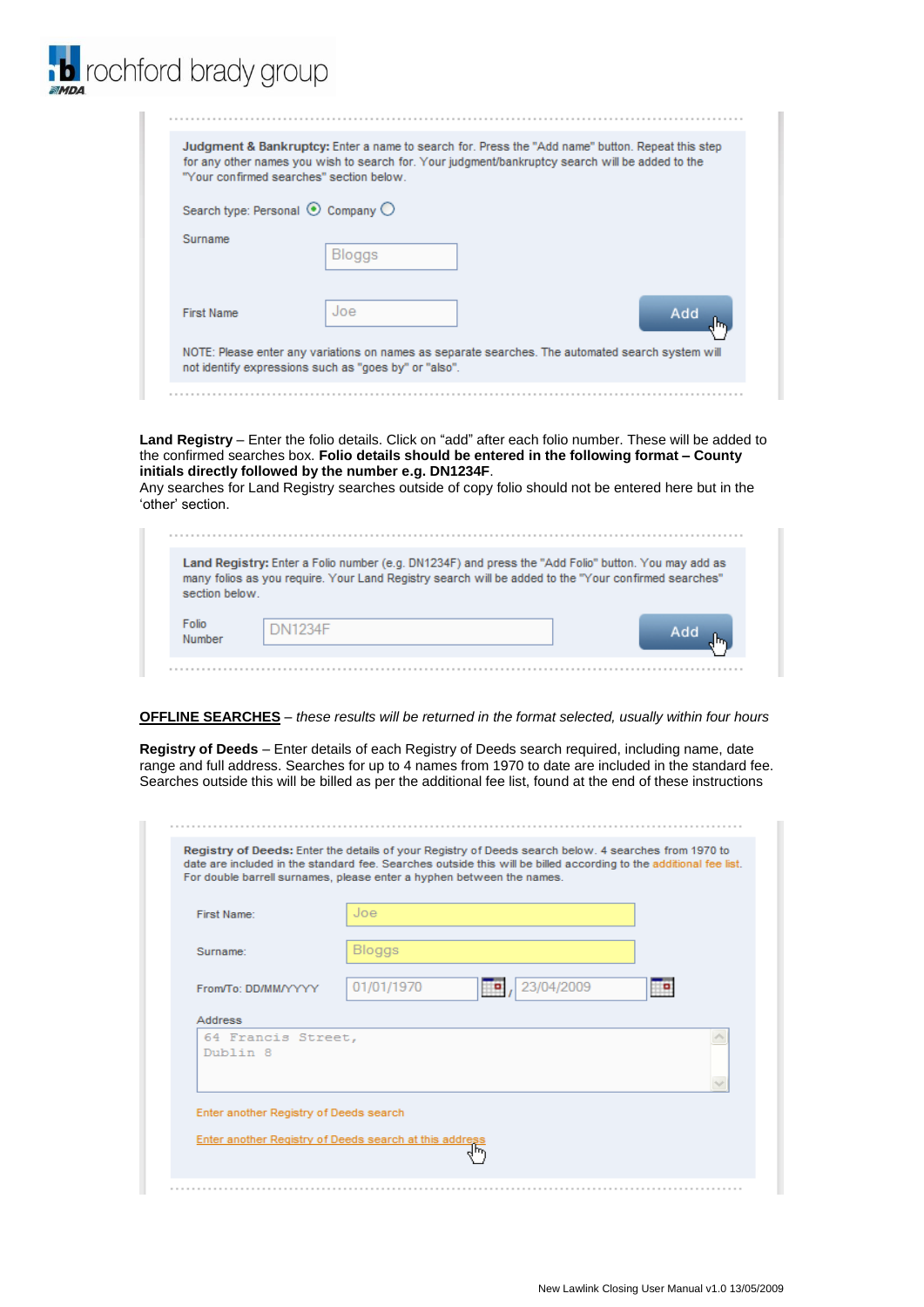rochford brady group

**Planning** – A full address is required in order to carry out planning searches. In general, searches outside Dublin would require a map outlining the property. This can be sent in by fax to 01-4532730 or by email to [support@lawlink.ie.](mailto:support@lawlink.ie) Once the address has been entered, the correct county/council must be selected. Additional searches can be added by clicking the "Enter another Planning Search" button. One Dublin City Council search is included in the standard fee. All other planning searches will be billed as per the additional fee list, found at the end of these instructions.

| the search is outside of Dublin City Council. | Planning Search: Enter the details of your Planning search below. There will be additional charges if |
|-----------------------------------------------|-------------------------------------------------------------------------------------------------------|
| <b>Address</b>                                |                                                                                                       |
| 64 Francis Street,<br>Dublin 8                |                                                                                                       |
|                                               |                                                                                                       |
| County:                                       | Dublin City Council-1 Day<br>$\checkmark$                                                             |

**Sheriff** – Enter the name and address to be searched. The correct county must be selected for each search. Additional searches may be added by clicking on the appropriate button.

| First Name:                    | Joe                         |  |
|--------------------------------|-----------------------------|--|
| Surname:                       | Bloggs                      |  |
| Address                        |                             |  |
| 64 Francis Street,<br>Dublin 8 |                             |  |
| County                         | Dublin/Cork<br>$\checkmark$ |  |
|                                |                             |  |

**Winding Up** – You can search by Company Name or Company Number. Once you have found the company required, click on the name to add to the confirmed searches box (found at the bottom of the same screen).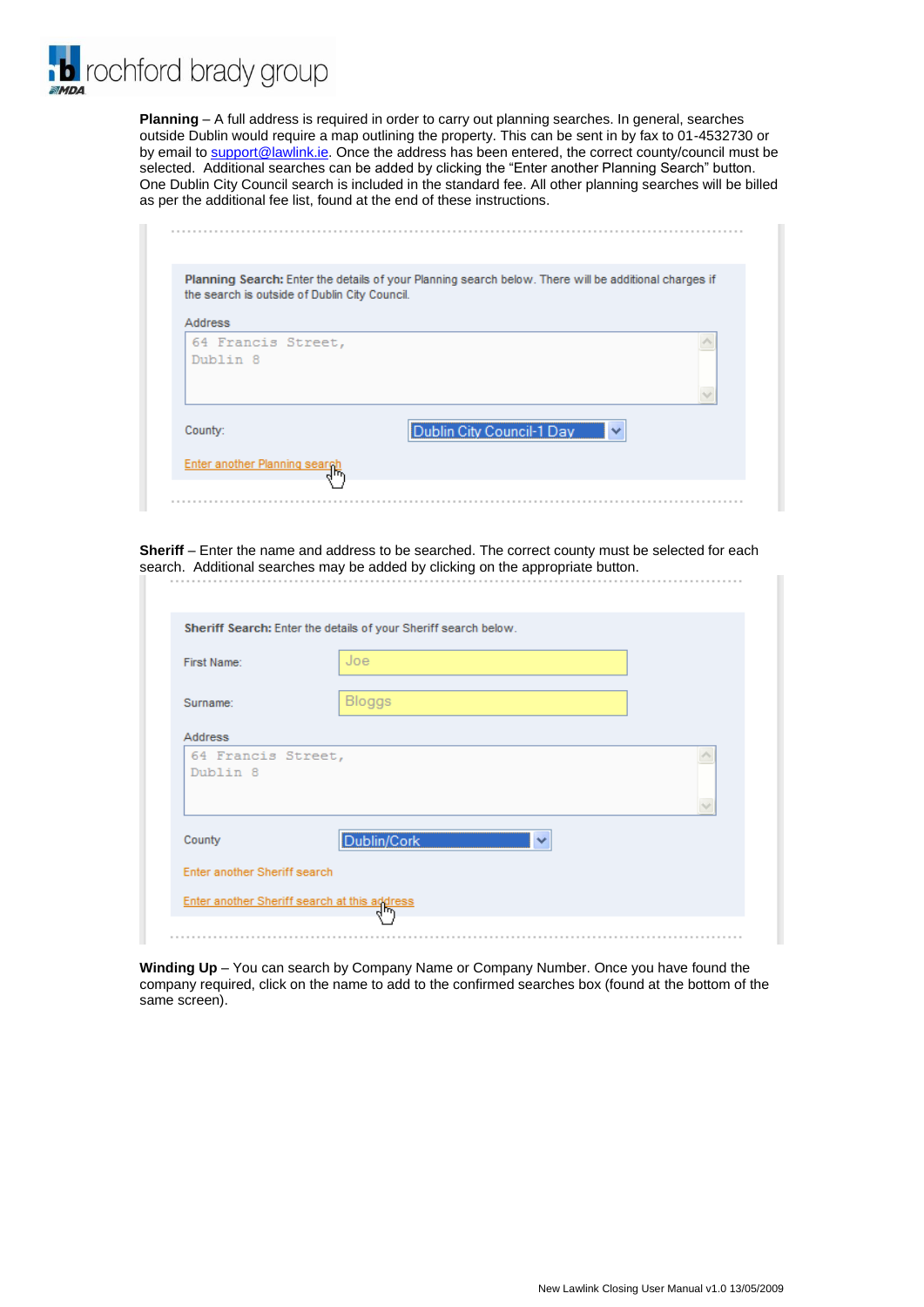| ochford brady group                                                                                                                                                  |
|----------------------------------------------------------------------------------------------------------------------------------------------------------------------|
|                                                                                                                                                                      |
| Winding Up Search: Enter a company number or name and press "Find" to view your matches. Search<br>for as many companies as you require.                             |
| Find<br>Name<br>Number                                                                                                                                               |
| Select a company by clicking on it. You may select as many companies as you require. Your companies<br>will be added to the "Your confirmed searches" section below. |
| 194484: ROCHFORD BRADY ONLINE SERVICES LIMITED<br>206927: ROCHFORD BRADY LEGAL SERVICES LIMITED                                                                      |
|                                                                                                                                                                      |

**Other** – Any searches with do not fall under the provided categories, maybe entered in this field. Examples include UK/NI Company Searches or Land Registry dealings against a folio which has not been searched. Please note that these searches may incur an additional charge which will not appear on the fee note, and may also take a number of hours to return.

| charges for these searches. |  | Additional Searches: Enter the details of any additional searches. Please note that there will be extra |
|-----------------------------|--|---------------------------------------------------------------------------------------------------------|
|                             |  |                                                                                                         |
|                             |  |                                                                                                         |
|                             |  |                                                                                                         |

#### **Step 6**

To submit your closing search, first ensure that you have all the searches you require. Any Company, Judgments, Bankruptcies, Land Registry folios and Winding Up searches entered will appear in the confirmed searches box.

| <b>Your Confirmed Searches</b>                                                                                                                                                                                                                                                                                                                                                                                                                                                                     |  |
|----------------------------------------------------------------------------------------------------------------------------------------------------------------------------------------------------------------------------------------------------------------------------------------------------------------------------------------------------------------------------------------------------------------------------------------------------------------------------------------------------|--|
| You can remove a confirmed search by clicking on it with your mouse. Please ensure all search details<br>are correct before clicking Submit. Please note that offline searches will be confirmed on your fee note.<br>ROCHFORD BRADY LEGAL SERVICES LIMITED (i)<br>206927: ROCHFORD BRADY LEGAL SERVICES LIMITED (winding up)<br>206927: ROCHFORD BRADY LEGAL SERVICES LIMITED (cro)<br>Bloggs, Joe (i&b)<br>DN1234F (Iro)<br>206927: ROCHFORD BRADY LEGAL SERVICES LIMITED (winding up)<br>Submit |  |

For Registry of Deeds, Planning and Sheriff searches, ensure that all required searches have been entered and are displayed when you scroll up the page.

Once you are happy that all the searches you require have been entered, click on the submit button at the bottom of the page